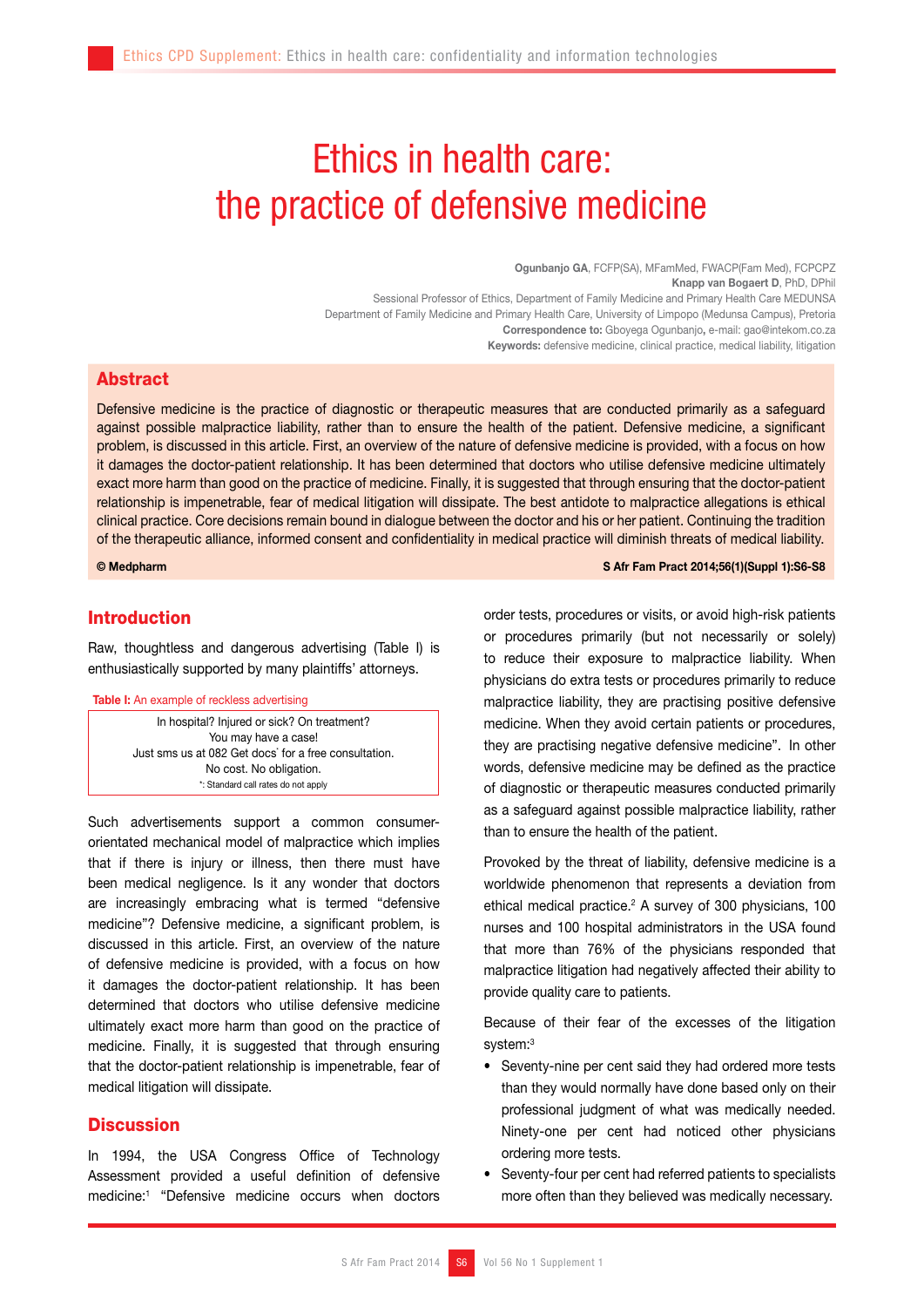- • Fifty-one per cent had recommended invasive procedures, such as biopsies, to confirm diagnoses more often than they believed were medically necessary.
- Forty-one per cent said they had prescribed more medications, such as antibiotics, than they would have based only on their professional judgment.
- • Seventy-three per cent had noticed other doctors prescribing medications similarly.

Some of the ethical problems arising from the practice of defensive medicine include the erosion of the doctor-patient relationship, which leads to profound social and economic repercussions. Doctors order more medically unjustified tests and other examinations in an attempt to cover all possible areas from which a claim of patient negligence might arise. The idea behind this is that if taken to court, the doctor has on hand records of all diagnostic tests performed, and can make the claim that he or she practised due prudence, care and professional concern. However, the burdens of overutilisation of scarce healthcare resources, increased hospital stays resulting in the inability of other patients to access health care, and the consequent higher costs of patient care are negative repercussions.4

Increased litigation also raises the cost of medical indemnity insurance, which results in higher medical costs for private patients. The public health sector is not immune, "especially in catastrophic claims amounting to millions of rands, affects the State's ability to finance health care in the medium to long term, has a negative effect on service delivery and ultimately hits the taxpayer".<sup>5</sup> Like other widespread phenomena, medical malpractice litigation does not occur in a vacuum. Medical litigation cases have increased in South Africa, with or without due cause. Concurrently, there appears to be a rise in the practice of defensive medicine. The Medical Protection Society conducted a survey of 700 South African general practitioners. The survey results indicated that 76% of respondents were aware of a significant increase in medical negligence claims and complaints, and that "58% of them are practising defensive medicine to protect themselves against possible medical negligence claims and complaints".6

A 2010 USA health affairs study identified some interesting findings on defensive medical practice and liability.<sup>7</sup> The researchers started with a database of 1.9-million Medicare claims for 2008, as well as responses to a survey that same year that asked some 3 400 doctors about their malpractice concerns. Of the Medicare patients in the database, 29 000 had visited an office-based doctor that year for one of three complaints: chest pain, lower back pain or headaches. However, none of them were diagnosed with a serious illness relating to that complaint.<sup>7</sup>

Based on the survey results, the researchers designated doctors as having a low, medium or high level of concern about malpractice, and then linked those doctors using the claims data to the tests that they had ordered for patients.<sup>8</sup> The researchers found that patients with headaches who saw a doctor with a high level of malpractice concern were more likely to receive advanced imaging, such as a computed tomography scan, than patients who saw a doctor who was less anxious about malpractice. Eleven per cent of the patients with headaches who were seen by a doctor with a high level of concern received additional testing versus 6% of patients who were seen by a doctor with a low level of concern. Nearly a third of the patients with lower back who were treated by litigation-wary doctors were referred for additional imaging tests versus 18% of those who saw doctors who were less concerned about litigation. The less worried the doctors were about malpractice, the more likely they were to order a stress test for chest pains.<sup>8</sup>

Importantly, the results indicated that doctors who "felt" they might be sued, even though there was a very low probability of it because of financial liability limits, would order more tests than normal for their patients. Mello, the study's principal researcher, said that "even with caps or other reform measures, it doesn't make physicians feel safer". He added: "We are finding that the focus should be on how physicians are feeling. That has real implications for future policies".<sup>7</sup>

Types of defensive medical practice may be categorised in two broad groups. "Negative" defensive medicine or "avoidance behaviour" in practice tends to supplement ordinary care (increase patient testing and treatments), replace care (result in the referral of patients to other doctors or institutions), or reduce care (refusal to treat particular patients). "Positive" defensive medicine is sometimes termed "assurance behaviour", and involves "providing the patient with additional services which have little or no medical value (such as continuing chemotherapy in a patient with cancer who is dying), with the intent of reversing adverse outcomes, deterring patients from filing malpractice claims or persuading the legal system that the standard of care was met".<sup>9</sup>

The conundrum is that for practising South African doctors, a genuine fear of being sued exists. The ethical obligations that doctors have to their patients in respect of the cost and quality of care are diminished as a result.

 Perhaps the most far-reaching negative result of the fear of malpractice liability is an alteration in the doctor's stance towards the patient. This is because the focus of clinical practice may shift from the patient's well-being to one of legal self-protection for the doctor. In this situation, a doctor could view a patient as a possible risky legal case, as opposed to a suffering patient in need of care.<sup>10</sup> The practice of defensive medicine has become entrenched owing to the fact that patients are more aware of their rights